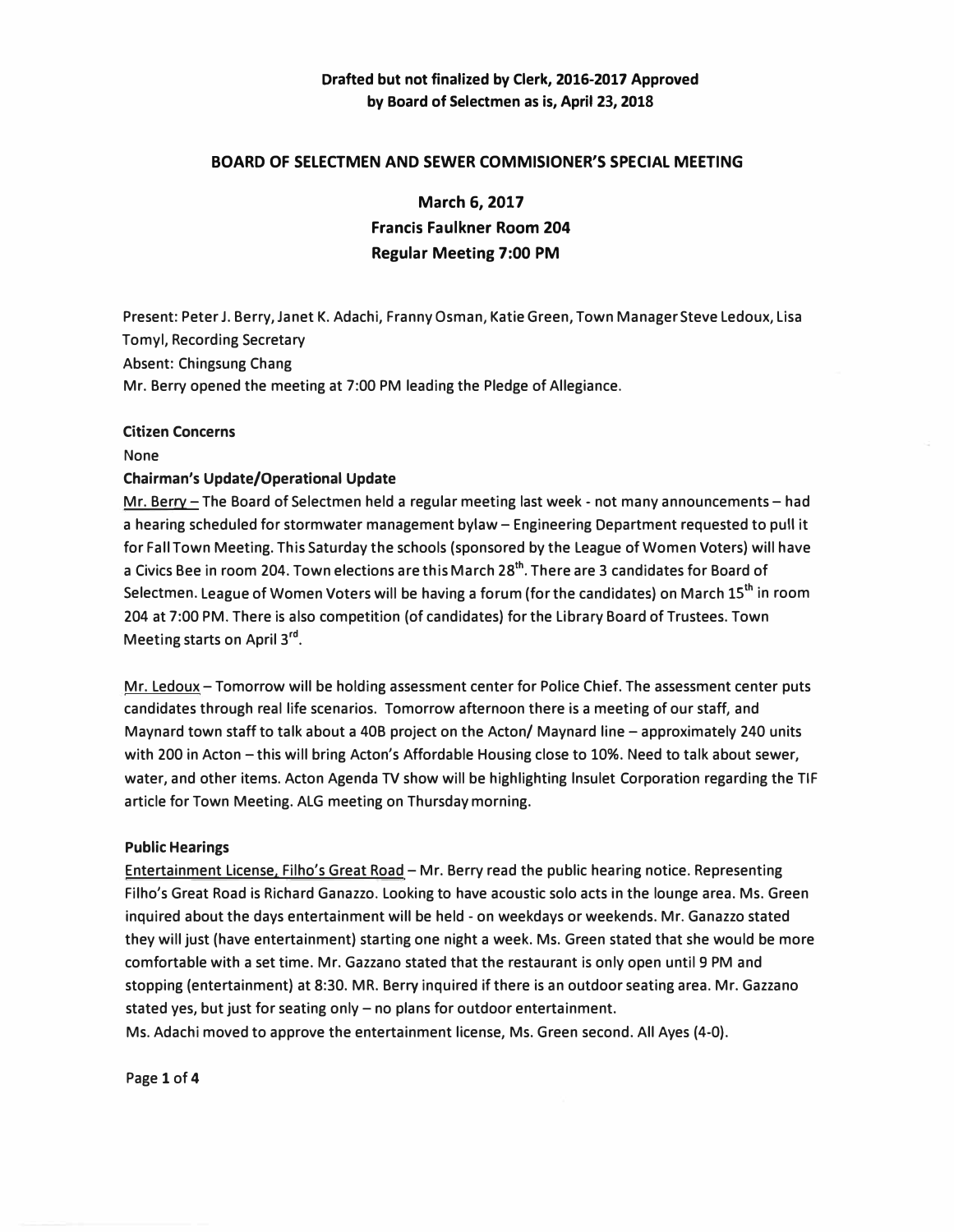## Drafted but not finalized by Clerk, 2016-2017 Approved by Board of Selectmen as is,

Change in Manager, Not Your Average Joes — Douglas Gembis represented Not Your Average Joes. MS. Adachi inquired about his previous manager experience in Milton location. Mr. Gambis corrected that he was at the Newburyport location which has recently closed operations. Ms. Adachi wanted to be sure that the restaurant is in compliance with the liquor service laws. Mr. Gambis affirmed that it is par<sup>t</sup> of our (staff) training. Ms. Osman commented that the (Acton) police are friendly and encourage to call them if <sup>a</sup> patron has reached <sup>a</sup> limit consuming alcohol. Mr. Gambis stated that our (Not Your Average Joe's) goal is not have the patron reach that level.

Ms. Adachi moved to approve the change in manager, Ms. Green seconded. All Ayes (4-0)

#### Selectmen Business

Citizen Petition Warrant Article — Defending Our Democracy — Christopher Webster presented his citizen petition as <sup>a</sup> representative of Represent Us, <sup>a</sup> group working to develop anti-corruption laws in the US. Mr. Webster read from <sup>a</sup> prepare<sup>d</sup> statement. Ms. Adachi asked which other towns are you also presenting — Mr. Webster stated in Concord, Stonham, and North Andover have had similar meetings and requests for (warrant) articles regarding the non-binding request. Ms. Osman inquired about the stats of voters and where do they ge<sup>t</sup> their information from. Mr. Webster stated that they came from polling data. Ms. Green questioned is the resolution the same in all the towns or developed for MA in mind? Mr. Webster stated that it is very much the same on other towns in MA. It was developed by (their) headquarters.

Citizen Petition Article - Water Resource Study - Bob Sekular gave an overview of his citizen's petition -Ms. Green questioned as to why (Mr. Sekular) are requesting the Board of Selectmen to go after this study (for payment) and not the Acton Water District. Mr. Sekular stated that the Acton Water District is in suppor<sup>t</sup> of the study but looking for someone to "flip the bill" for the study. No further questions from the BOS.

Citizen Petition Article - Affirming Acton's Right - Bob Sekular gave an overview of his citizen petition. KG — this resolution that we do our priority access — have you talked to Acton Water District regarding the need to build <sup>a</sup> Water Treatment Facility similar to the the current Concord Water Treatment Facility. BS — if it were to be accepted, the abutters would not have any problem with that requirement. KG — how do you see the <sup>2</sup> articles related in engaging the town' equitable access. ED — sounds like <sup>a</sup> couple of these articles have similarities on the decision and conditions from <sup>a</sup> <sup>t</sup> SPSP (still in deliberations). Ms. Adachi was cautious about the comment from Ms. Osman where this is not <sup>a</sup> SPSP hearing - was not comfortable discussing further. Mr. Berry commented that normally we petition legislature we file <sup>a</sup> home rule petition —we need the legal language in the warrant article. Perhaps ask our senator and representatives to draft the language to file to congress.

Citizen Petition Article — Water Resource Sharing — Bob Sekular gave an overview of his citizen petition. No questions from the BOS. Mr. Sekular's prepared statement is included in the minutes.

Page 2 of 4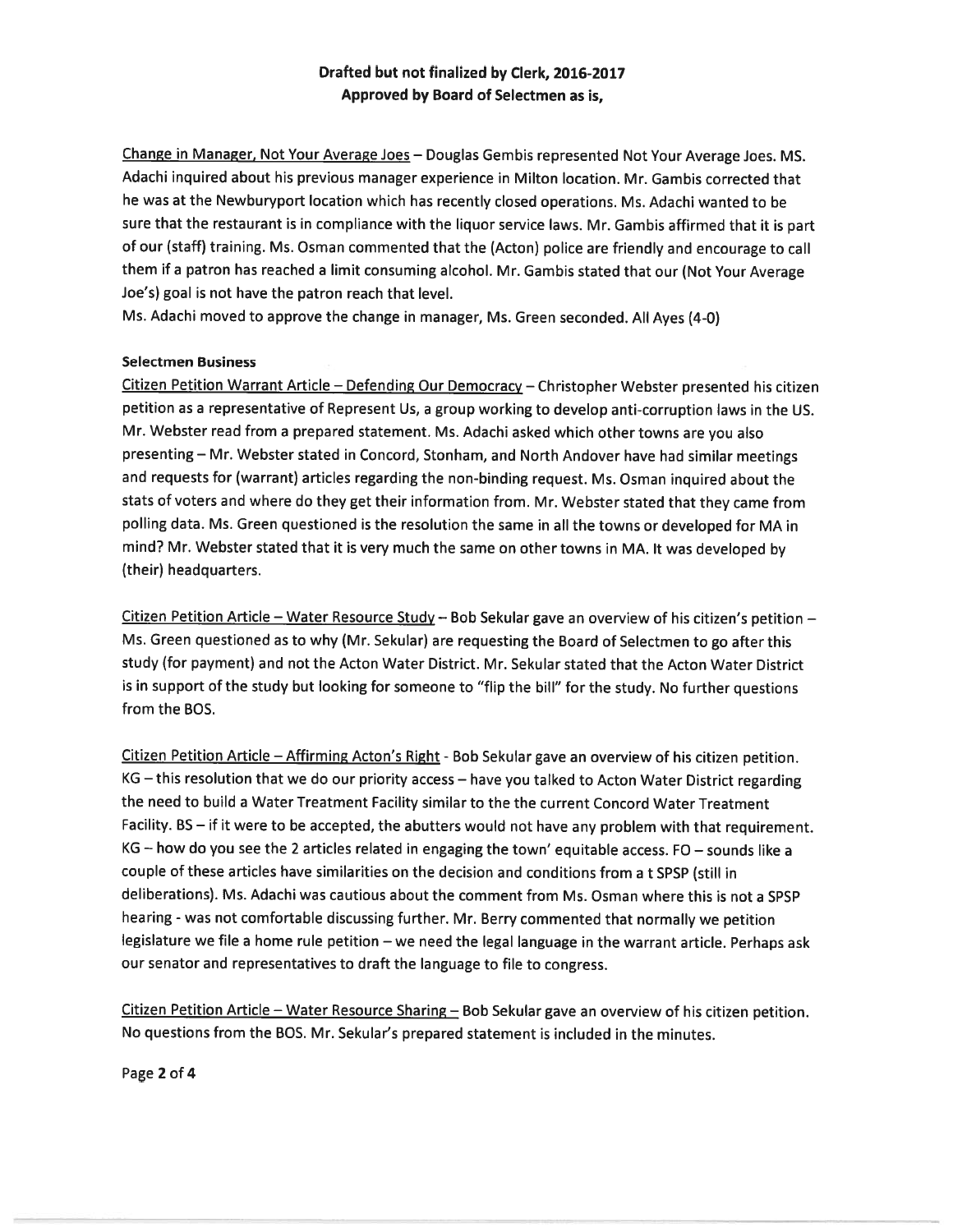## Drafted but not finalized by Clerk, 2016-2017 Approved by Board of Selectmen as is,

Terra Friedrichs, West Acton —Acton Water District in regards to <sup>a</sup> water study has stated on more than one occasion the it is not their job and that they don't have the land use information. Commented on the citizen warrant article regarding <sup>a</sup> special interest group she belongs to similar to represen<sup>t</sup> us and working on <sup>a</sup> bill and encourage people to write to their congress rep to suppor<sup>t</sup> it.

#### Selectmen to Take Position and Assignments on Warrant Articles

Article 1— Recommended (4-0) Article 2 — Recommended (4-0) Article 3 — Board voted to take no action (4-0) Article 4 — Recommended (4-0) Article 5 — Recommended (4-0) Article 6 — Deferred (4-0) Article 7 — 20 - Recommended (4-0) Article  $21 - 24 - Deferred$  (4-0) Article 25 — Board voted to take no position (4-0) Article 26— Recommended (3-1) Mr. Berry nay Article 27-28 - Board voted to take no position (4-0) Article 29-38 — Recommended (4-0)

Terra Friedrichs, West Acton — Stated about <sup>a</sup> problem with parking in West Acton in regards to Article 10. Concerned that putting <sup>a</sup> parking lot at <sup>516</sup> Massachusetts Ave will have businesses take up the parking space and that it should be reserved for <sup>p</sup>layground visitors and municipal parking only. Mr. Ledoux explained that there were stipulations regarding the sale of the property and utilizing it for municipal parking.

Board to Review Draft Reserve Policy - Mr. Ledoux presented the draft reserve policy with a recommendation to have <sup>a</sup> policy with <sup>a</sup> floor of 3% and <sup>a</sup> ceiling of 8%. Most bonding agencies like to see 10%. Ms. Adachi had some questions about some of the wording. Ms. Osman agrees with Janet but thinks that the last 2 paragraphs of the rational should be in the introductions.

#### Consent Items

Ms. Adachi held item 7, requested to change the language from "consisted to compose". Ms. Adachi moved to approve consent item 7, Ms. Green seconded. All Ayes (4-09). Ms. Green moved to approve consent items 6, 8-11, Ms. Adachi seconded. All Ayes (4-0).

Ms. Adachi moved to adjourn, Ms. Green seconded. All Ayes (4-0). Meeting adjourned at 9:30 PM.

Respectfully Submitted,

Page 3 of 4